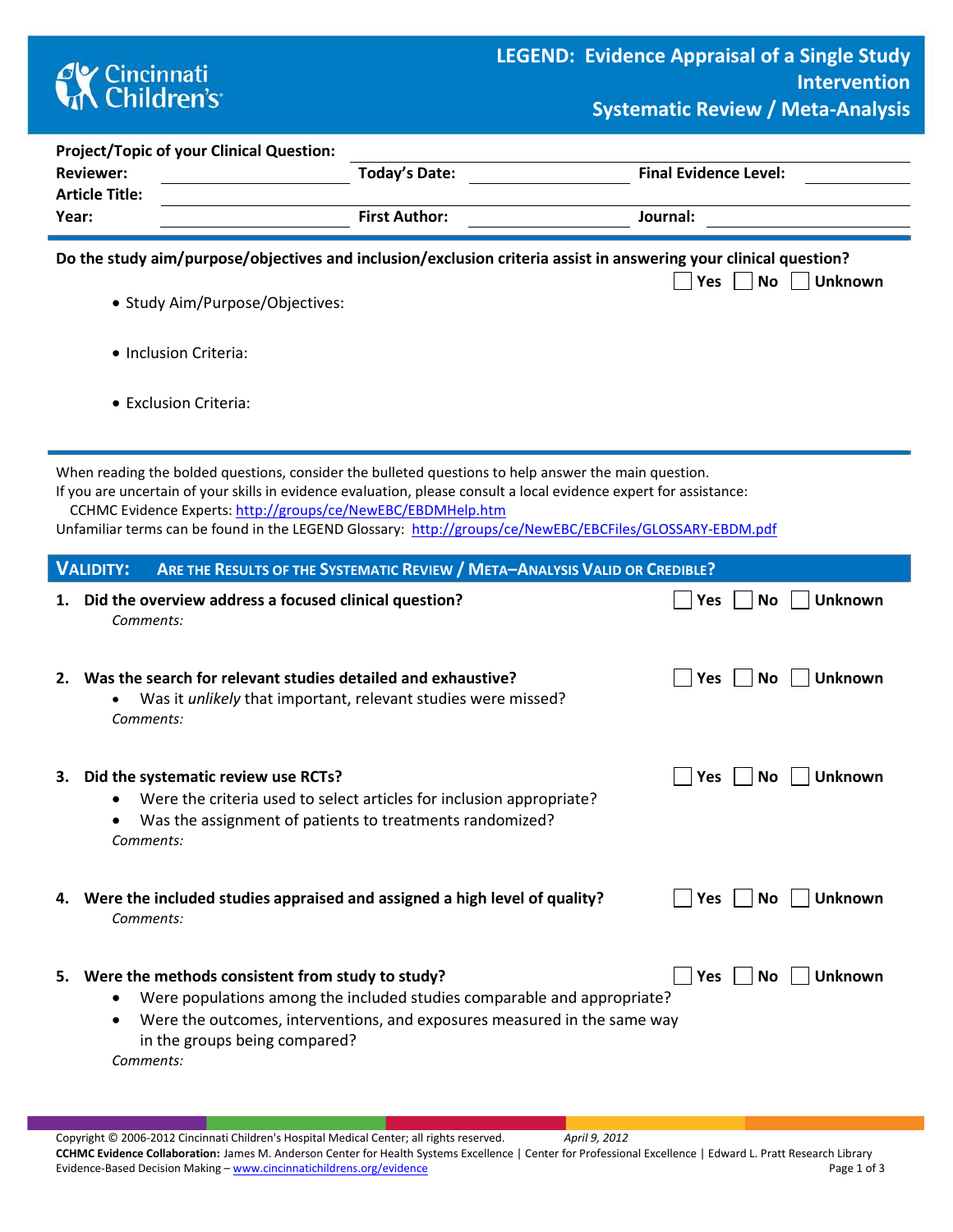

## **LEGEND: Evidence Appraisal of a Single Study Intervention Systematic Review / Meta-Analysis**

#### **6.** Was there freedom from conflict of interest? **Was No Was No William Was No Unknown**

• Sponsor/Funding Agency or Investigators *Comments:* 

### **RELIABILITY: ARE THESE VALID STUDY RESULTS IMPORTANT?**

- **7. What were the main results of the systematic review/meta-analysis?** *(e.g., Helpful data: Page #, Table #, Figures, Graphs)*
	- What was the effect size? *(How large was the treatment effect?)*
	- What were the measures of statistical uncertainty *(e.g., precision)*? *(Were the results presented with Confidence Intervals or Standard Deviations?)*
- **8.** Were the results statistically significant?  $\Box$  Yes  $\Box$  No  $\Box$  Unknown *Comments:*  **9.** Were the results clinically significant? **The results clinically significant?** All results of the structure of the structure of the structure of the structure of the structure of the structure of the structure of the
	- If potential confounders were identified, were they discussed in relationship to the results? *Comments:*
	- **10.** Were adverse events discussed? **All and South American Contract Contract Contract Only 10. Wes**  $\Box$  **No**  $\Box$  **Unknown** 
		- *Comments:*

| <b>APPLICABILITY:</b>              | <b>CAN I APPLY THESE VALID, IMPORTANT STUDY RESULTS TO TREATING MY PATIENTS?</b>                                                                                                                                                                                                                                                |                                     |
|------------------------------------|---------------------------------------------------------------------------------------------------------------------------------------------------------------------------------------------------------------------------------------------------------------------------------------------------------------------------------|-------------------------------------|
| Comments:                          | 11. Can the results be applied to my population of interest?<br>Is the treatment feasible in my care setting?<br>Do the patient outcomes apply to my population or question of interest?<br>Are the likely benefits worth the potential harm and costs?<br>Are the patients in this study similar to my population of interest? | <b>Unknown</b><br><b>Yes</b><br>No. |
| and its consequences?<br>Comments: | 12. Are my patient's and family's values and preferences satisfied by the treatment                                                                                                                                                                                                                                             | <b>Unknown</b><br>Yes.<br>No.       |